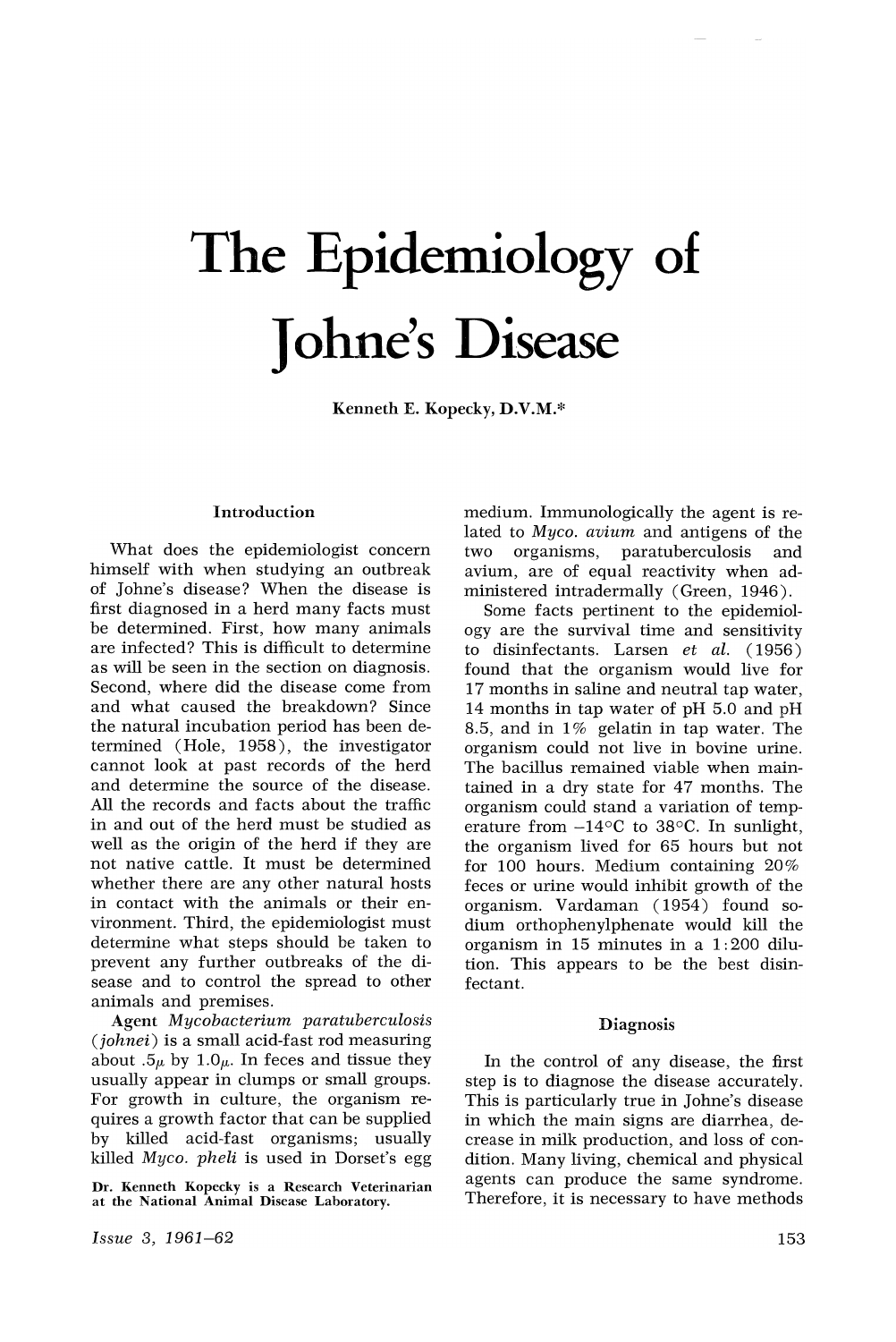by which the disease can be diagnosed in all animals of all ages. The methods of diagnosis and their efficacy will be discussed in their normal order of use  $$ namely, skin test, mucosal scraping and fecal smear, serological test and finally demonstration of the organism.

Skin Test The skin test using johnin is the main diagnostic test employed in the field by the veterinarian. This test is applied similarly to the tuberculin test; and the johnin is prepared similarly to tuberculin. This is described by Larsen *et al.* (1955).

However, the efficacy of the test has been challenged, Rankin (1958) and Hole (1958, 1959). They believe that the test is of little value since the reaction frequently does not appear during the last stages of the disease. Hole (1958) cited figures to show that many reactors did not harbor the organism. Van der Schaaf and Zantinga (1955) reported that only 94 of 163 reactor cows were infected whereas 24 of 30 non-reactors were infected. However, Van der Schaaf did not say whether the diagnosis was based on gross lesions or on demonstrating the organism in a tissue section or smear. Diagnosis based on gross lesions alone is not adequate.

Larsen and Vardaman studied a herd of 190 cows, and examined 34 animals at post mortem. There were 19 reactors and 15 non-reactors. Small acid-fast organisms were demonstrated in 10 (56%) of the reactors and 5 (33% ) of the non-reactors. It is apparent that the skin test has value in an infected herd. If the reactors can be removed, a reduction in the dissemination of the disease might be expected.

Fecal Smears and Mucosal Scrapings The finding of small typical acid-fast organisms, especially in clumps, gives the most accurate diagnosis in clinical cases. However, one problem arises. In order to find the organism in a scraping, the disease must have progresed to a point in the colon where the diagnostician can reach a portion of infected mucosa; thus, this method is suitable only in terminal cases.

Fecal examinations have been used for a long time as a confirmatory test in clinical Johne's disease. Doyle (1956) reported

that only 25 to 30 per cent of the cases were positive at first examination. Cunningham and Gilmour (1959) described a method of preparing thin fecal smears for examination which makes it easier to find the organism.

In both fecal smears and mucosal scrapings, the finding of a single organism cannot be considered significant, but the finding of many organisms or of a clump of organisms is considered positive.

Serology The complement-fixation test (CF) has been used extensively in the past 10 years. There are two different types of antigens in common use. Both are described by Sigurdsson (1956). One is an extract of heavily infected mucosa used by Sigurdsson; the other is a suspension of artificially cultivated organisms used by Hole.

In cattle known to be infected and showing clinical symptoms, Hole (1958) reported that 94% gave positive reactions to the CF test. On farms where there was no history of the existence of the disease, between 10-20% reacted to the antigen (Rankin, 1958), (Chandler, 1955),  $(Hole, 1958)$ , and  $(Van der Schaaf,$ 1955). In infected herds the complementfixation test was positive in  $40\%$  of the animals (Rankin, 1958). Larsen and Vardaman (1958) studied an infected herd of 190 cattle in which 14 of 34 reactors to the CF test and 1 of 5 non-reactors harbored acid-fast organisms. This is the only report in the literature of a study on a naturally occurring infection in which skin reactivity, serology and post mortem results are correlated.

The final assessment of the complementfixation test has not been made, but this statement by Sigurdsson (1956) best summarizes the situation: "With the antigen preparations now available it may be said that the practical usefulness of the complement-fixation test in any given animal population depends not only on the accuracy of the test as such, but also on the immunological experience of that population with antigenically similar materials presumably originating from related infection."

The Middlebrook-Dubos hemagglutination (HA) reaction and a hemolytic modi-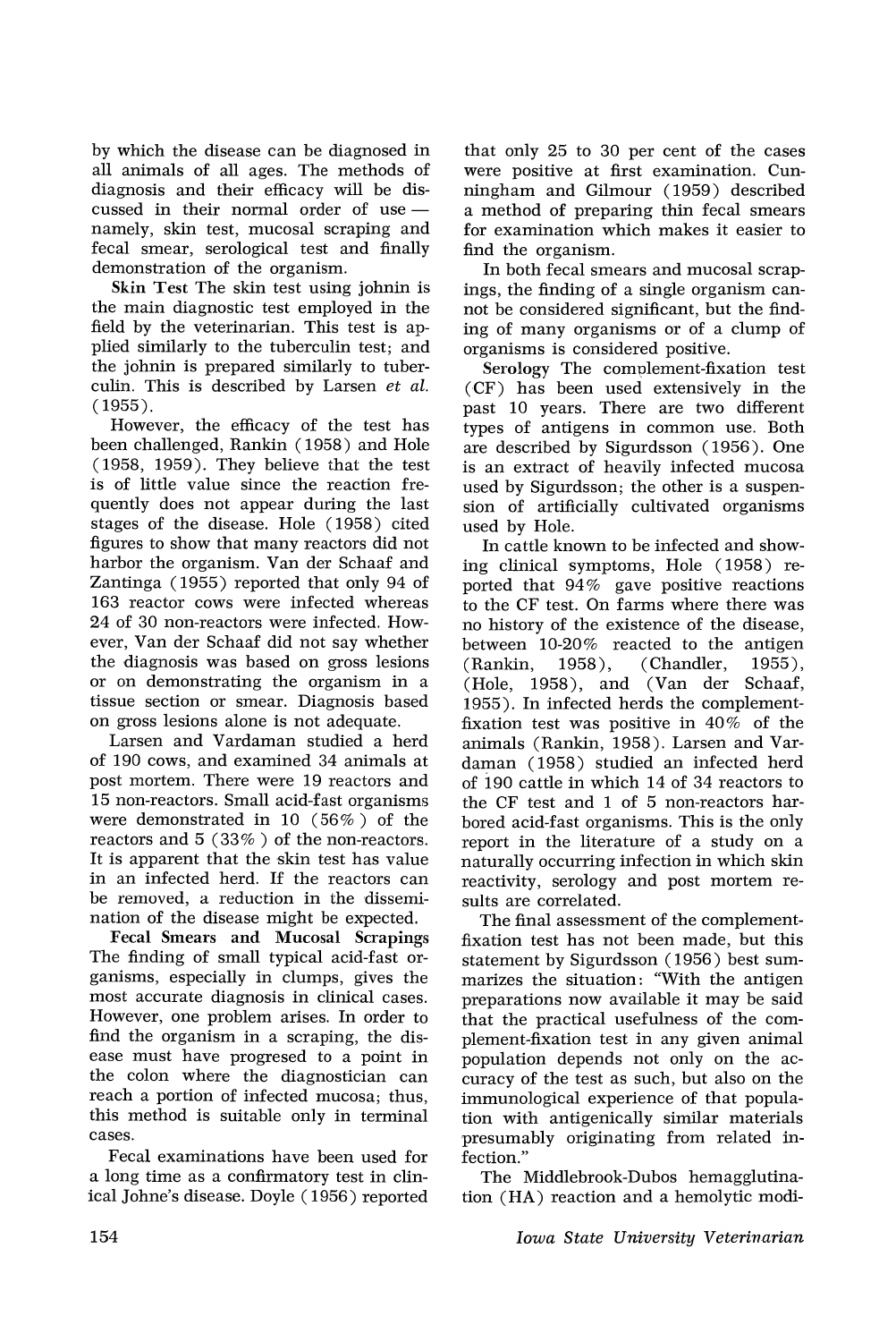fication of this reaction have been described by Larsen *et al.* (1953), and Larsen and Vardaman (1958). In the same herd as previously discussed, these investigators found 14 out of 32 reactors to the HA test and 1 of 2 non-reactors also harbored acidfast organisms in their intestines.

The evidence seems to indicate that most animals infected with Johne's disease will react to both the CF and HA test.

Demonstration The most accurate method of diagnosing Johne's disease is demonstration of the organism. This has been described in the section on fecal smears and mucosal scrapings. However, at post mortem this task is rendered less tedious. Scrapings of the mucoa around the ileocecal valve are stained by Ziehl-Nelson technique and examined. But, the organism may be so scanty that a concentration technique must be employed to find the organism. Such a technique using trypsin is described by Larsen and Merkal ( 1961 ). Histopathological section can also be used to demonstrate the organism. Demonstration of the organism is the only technique that assures complete accuracy in the diagnosis of Johne's disease.

Culturing of the organism is not usually attempted. Even the most experienced bacteriologist finds it difficult to grow the Johne's bacillus unless he does it routinely. Eight weeks is required for growth of the organism which makes culturing impractical for rapid diagnosis.

#### Host

Besides cattle, the other natural hosts of the Johne's bacillus are sheep and goats. Johne's disease has also been found in wild ruminants kept in captivity (Hole, 1958). Katic (1961) believes wild deer may serve as a reservoir and spread the disease from farm to farm.

Eveleth and Gifford (1943) found swine, horses and mules sensitive to the intradermal johnin test and found acid-fast organisms in some swine and horses, but not in mules. However, they did not find any clinical disease in these animals. Smith ( 1954 ) isolated an organism from the mesenteric lymph node of a horse and Rankin (1956) identified it as *Myco. para-*

*Issue* 3, 1961-62

*tuberculosis.* This organism also experimentally produced the disease in calves.

Eveleth *et al.* (1942) discussed porcine Johne's disease. Smith (1954) examined 100 swine but did not isolate any Johne's organisms. Runnells (1955) reported that a pig had diarrhea and was in poor condition. At post mortem a thickened corrugated mucosa was observed from which acid-fast organisms were seen in tissue sections. No culture was made. To the epidemiologist, Johne's disease is primarily one of the ruminant. Though the organism has been demonstrated in the horse, this animal apparently serves only as a dead end host and does not present an active source of the infection.

## Age Susceptibility

The disease as a clinical entity is most common in animals from 2 to 5 years of age, but infection usually occurs in calfhood. Actually very little is known about natural infection (Hole, 1955). The one indisputable fact is that the organism has been found in the fetus, indicating congenital infection (Lawrence, 1956), (Doyle, 1958). Animals of any age can be infected experimentally. Doyle (1953) infected cows at the age of 5 years and produced clinical signs, but indicated that probably very few adults will naturally develop clinical infection if exposed as adults.

#### Transmission

Johne's disease is an enteric disease of the adult and the organism is excreted in the feces. The calf is infected naturally by ingestion of feces containing the organisms which have contaminated the water trough, feed bunk or udder of the dam. Recent evidence has indicated that another route also may be common. This is the transplacental route causing fetal infection. Lawrence (1956) discussed this matter and suggested that a bacteremia would have to be present. Since Doyle  $(1958)$  also found congenital infection, there is no reason to doubt the validity. If the incidence of fetal infection is greater than known, it could play havoc with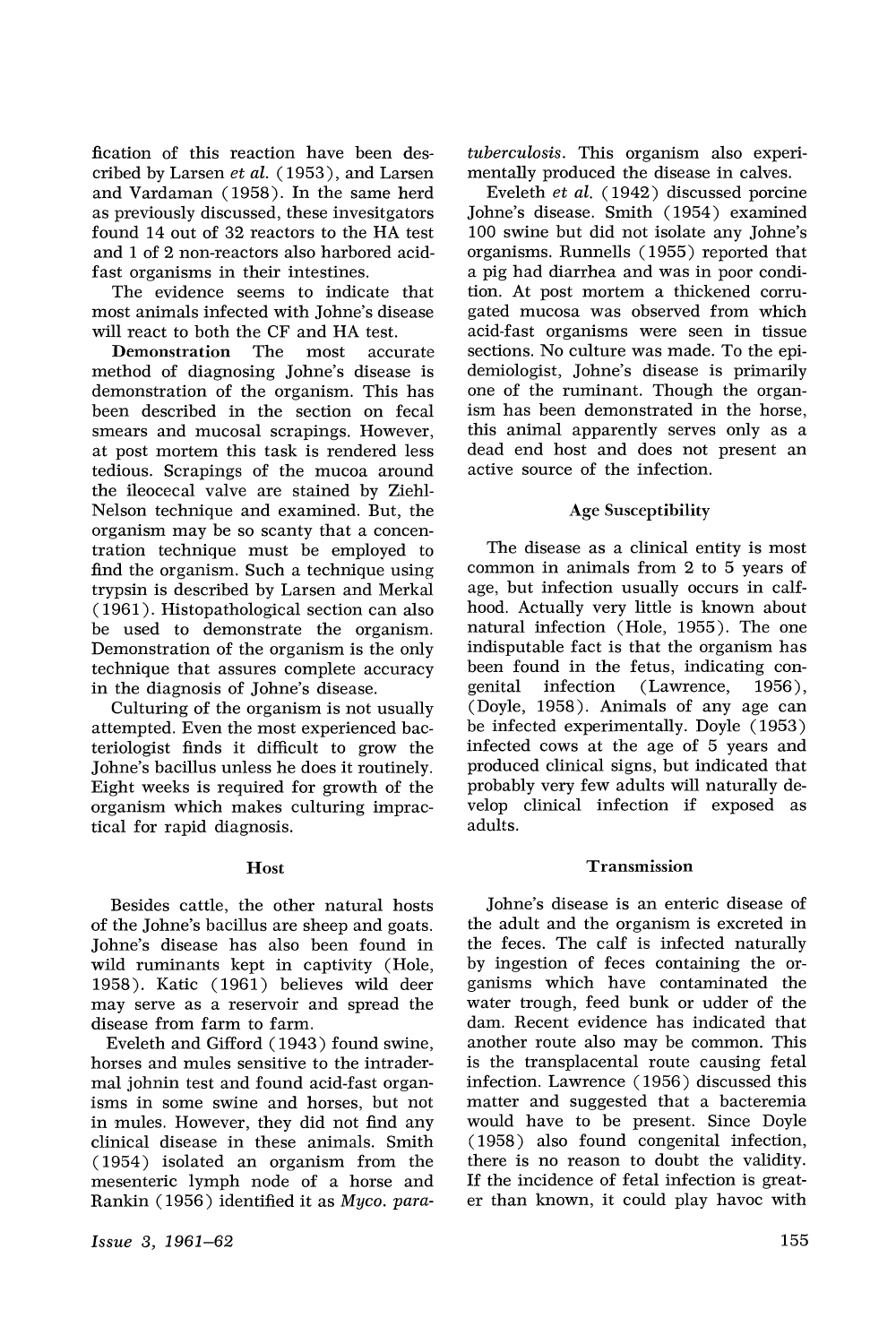any control program. For example, a pregnant cow in a preclinical stage of Johne's disease could infect her calf and both would carry the organism before anyone would detect it.

The primary method of dissemination is traffic of infected animals from herd to herd. In many cases the method of introduction is not known, but there is sufficient information to indicate that newly acquired animals may appear in the herd prior to appearance of the disease (Larsen, 1955). Larsen also suspected drainage from an infected premise as being the source of infection.

#### **Distribution**

The disease is worldwide in distribution. There have been reports of the disease occurring in low lying wet areas and under acid soil conditions (Downham, 1951). Unpublished research conducted in Alabama indicated that Johne's disease occurs on all soil types (Larsen, 1962). The disease will occur wherever the environment has been contaminated with the organism. A good example is what happened in Iceland, (Gislason, 1956). Ovine Johne's disease was introduced into the Island in 1934 and the first case of bovine Johne's disease was diagnosed in 1945. In 1954, the area where bovine Johne's disease occurred was identical to the area where it was most prevalent in sheep.

Management also plays a role in the spread of the disease. The disease is associated \vith conditions \vhere calves are raised with the dam or on an old nurse cow. The farmer may have a Grade A dairy but he may raise his calves in an old shed that has a foot of manure on the floor. Any type of management that allows a susceptible calf to come in contact with the contaminated feces will perpetuate the disease.

#### Breakdown

The first sign a farmer has that a clinical case of Johne's disease has developed is when the animal begins to lose condition, drop in milk production and scour. Once the disease is diagnosed the ques-

tion always arises as to what precipitated the clinical breakdown. Hole (1958) says that several factors may cause the breakdown - calving, low nutritional plane, heavy milk yield, parasitism and any other condition which will lower resistance. Recently this writer has seen two cases of Johne's disease following severe Iowa weather. This points to several predisposing factors all of which cause stress.

## Summary

1. Johne's disease is caused by *Mycobacterium paratuberculosis,* an acid-fact organism, which requires a growth factor for culture. The organism is killed by sodium orthophenylphenate.

2. Diagnosis is based on clinical signs, skin reactivity, serology, and demonstration of the organism.

3. The natural hosts are ruminants.

4. Clinical cases usually occur in animals from 2 to 5 years of age.

5. Calves become infected by ingestion of the organism or by *in utero* infection.

6. The disease is worldwide in distribution with no relationship to any special environment. The type of management, however, may perpetuate the disease once it is established on a premise.

7. Various stress factors may cause a breakdown.

# Bibliography

- Chandler, R. L. (1955) A report on the use in New Zealand of Hohe's complement fixation test for Johne's disease. N. Z. Vet. J. 4:145-150.
- Cunningham, M. P. and Gilmour, N. J. L. (1959) A new method for preparing smears of bovine faeces for microscopic examination in the diagnosis of Johne's disease. Vet. Rec. 71 :47-49.
- Downham, K. D. (1950) Johne's disease in cattle. Vet. Rec. 62:441.
- Doyle, T. M. (1953) Susceptibility to Johne's disease in relation to age. Vet. Rec. 65: 363-- 365.
- (1956) Johne's disease. Brit. Vet. J. 109: 275-280.
- --(1958) Foetal infection in Johne's disease. Vet. Rec. 70:238.
- Eleveth, D. F. and Gifford, R. (1943) Johne's disease in farm animals. J. Amer. Vet. Med. Ass. 102:27-34.
- disease in farm animals. J. Amer. Vet.<br>
Med. Ass.  $102:27-34$ .<br>
and Anthony, C. H. (1942)<br>
Johne's disease of sheep. Vet. Med.  $37:241-$ 247.